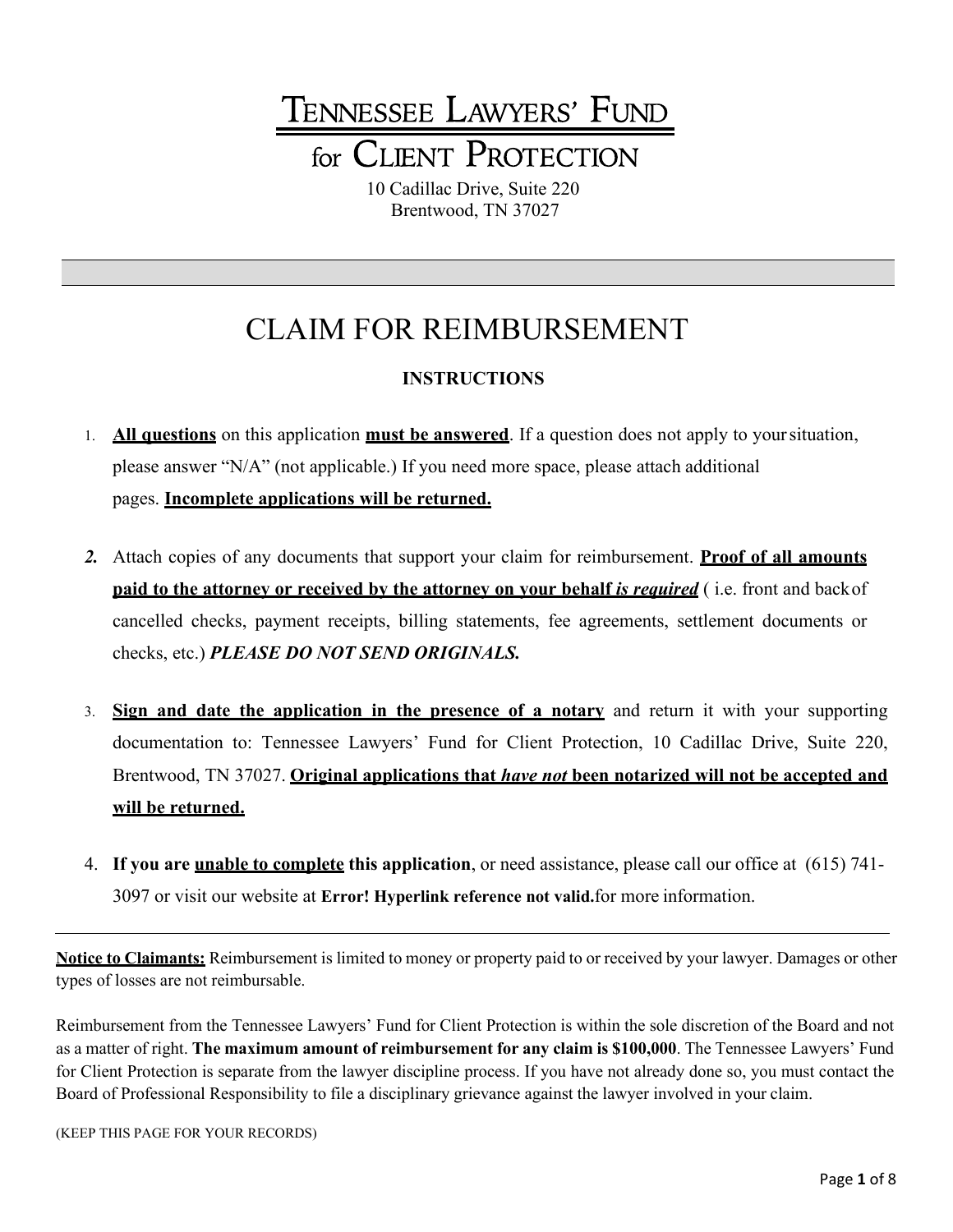# TENNESSEE LAWYERS' FUND

## for CLIENT PROTECTION

10 Cadillac Drive, Suite 220 Brentwood, TN 37027

### CLAIM FOR REIMBURSEMENT

| (PLEASE PRINT OR TYPE)<br><b>CLAIMANT</b> (your Information)     |  |                                                                                                                                                                                                                                |
|------------------------------------------------------------------|--|--------------------------------------------------------------------------------------------------------------------------------------------------------------------------------------------------------------------------------|
| Mrs. $\vert$ $\vert$<br>Mr.<br>Ms.                               |  |                                                                                                                                                                                                                                |
| Full Name: 1. 1992                                               |  |                                                                                                                                                                                                                                |
|                                                                  |  | Address: City: City: City: City: City: City: City: City: City: City: City: City: City: City: City: City: City: City: City: City: City: City: City: City: City: City: City: City: City: City: City: City: City: City: City: Cit |
|                                                                  |  | County: State: Zip: Zip:                                                                                                                                                                                                       |
|                                                                  |  |                                                                                                                                                                                                                                |
|                                                                  |  |                                                                                                                                                                                                                                |
| <b>ATTORNEY INFORMATION</b> (Lawyer alleged to have caused loss) |  | ,我们也不会有什么?""我们的人,我们也不会有什么?""我们的人,我们也不会有什么?""我们的人,我们也不会有什么?""我们的人,我们也不会有什么?""我们的人                                                                                                                                               |
|                                                                  |  |                                                                                                                                                                                                                                |
|                                                                  |  | Address: City: City:                                                                                                                                                                                                           |
|                                                                  |  |                                                                                                                                                                                                                                |
|                                                                  |  | E-mail: exploration of the contract of the contract of the contract of the contract of the contract of the contract of the contract of the contract of the contract of the contract of the contract of the contract of the con |
|                                                                  |  | Work Phone: Cell Phone: Cell Phone:                                                                                                                                                                                            |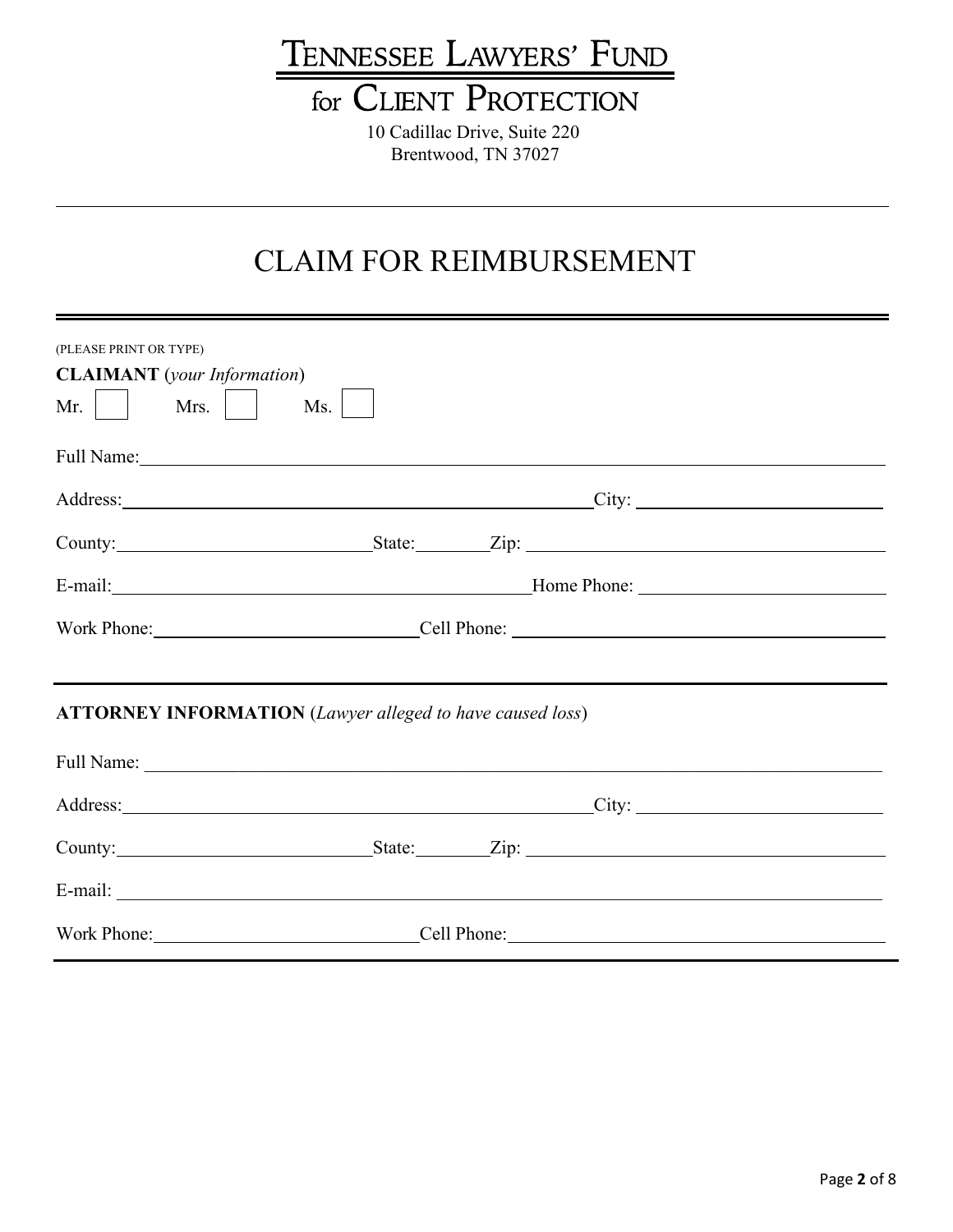|  | TENNESSEE LAWYERS' FUND                                                                                                                                                                                                                                                                    |  |  |
|--|--------------------------------------------------------------------------------------------------------------------------------------------------------------------------------------------------------------------------------------------------------------------------------------------|--|--|
|  |                                                                                                                                                                                                                                                                                            |  |  |
|  | for CLIENT PROTECTION                                                                                                                                                                                                                                                                      |  |  |
|  | 10 Cadillac Drive, Suite 220<br>Brentwood, TN 37027                                                                                                                                                                                                                                        |  |  |
|  | 1. Have you filed a Disciplinary Complaint against the attorney? $\Box$ Yes $\Box$<br>No<br>If yes, please provide the following information:<br>Date Filed: _________Month______Day__________Year<br>File $#$<br>You must file a complaint with the Board of Professional Responsibility. |  |  |
|  | 2. When did you hire this attorney?                                                                                                                                                                                                                                                        |  |  |
|  | Month Day: Day: Year:                                                                                                                                                                                                                                                                      |  |  |
|  | 3. What legal services was the attorney hired to provide?                                                                                                                                                                                                                                  |  |  |
|  |                                                                                                                                                                                                                                                                                            |  |  |
|  |                                                                                                                                                                                                                                                                                            |  |  |
|  |                                                                                                                                                                                                                                                                                            |  |  |

#### **4. How many meetings and/or telephone calls (emails, text messages) did you have with the attorney**?

 $\mathcal{L} = \{ \mathcal{L} = \{ \mathcal{L} = \{ \mathcal{L} = \mathcal{L} \} \mid \mathcal{L} = \{ \mathcal{L} = \{ \mathcal{L} = \mathcal{L} \} \mid \mathcal{L} = \{ \mathcal{L} = \{ \mathcal{L} = \mathcal{L} \} \mid \mathcal{L} = \{ \mathcal{L} = \{ \mathcal{L} = \mathcal{L} \} \mid \mathcal{L} = \{ \mathcal{L} = \{ \mathcal{L} = \mathcal{L} \} \mid \mathcal{L} = \{ \mathcal{L} = \{ \mathcal{L} = \mathcal{L} \} \mid \$  $\mathcal{L} = \frac{1}{2} \sum_{i=1}^{n} \frac{1}{2} \sum_{j=1}^{n} \frac{1}{2} \sum_{j=1}^{n} \frac{1}{2} \sum_{j=1}^{n} \frac{1}{2} \sum_{j=1}^{n} \frac{1}{2} \sum_{j=1}^{n} \frac{1}{2} \sum_{j=1}^{n} \frac{1}{2} \sum_{j=1}^{n} \frac{1}{2} \sum_{j=1}^{n} \frac{1}{2} \sum_{j=1}^{n} \frac{1}{2} \sum_{j=1}^{n} \frac{1}{2} \sum_{j=1}^{n} \frac{1}{2} \sum$ 

 $\mathcal{L} = \{ \mathcal{L} = \{ \mathcal{L} = \{ \mathcal{L} = \mathcal{L} \} \mid \mathcal{L} = \{ \mathcal{L} = \{ \mathcal{L} = \mathcal{L} \} \mid \mathcal{L} = \{ \mathcal{L} = \{ \mathcal{L} = \mathcal{L} \} \mid \mathcal{L} = \{ \mathcal{L} = \{ \mathcal{L} = \mathcal{L} \} \mid \mathcal{L} = \{ \mathcal{L} = \{ \mathcal{L} = \mathcal{L} \} \mid \mathcal{L} = \{ \mathcal{L} = \{ \mathcal{L} = \mathcal{L} \} \mid \$  $\mathcal{L} = \{ \mathcal{L} = \{ \mathcal{L} = \mathcal{L} \} \cup \{ \mathcal{L} = \{ \mathcal{L} = \mathcal{L} \} \cup \{ \mathcal{L} = \{ \mathcal{L} = \mathcal{L} \} \cup \{ \mathcal{L} = \{ \mathcal{L} = \mathcal{L} \} \cup \{ \mathcal{L} = \{ \mathcal{L} = \mathcal{L} \} \cup \{ \mathcal{L} = \{ \mathcal{L} = \mathcal{L} \} \cup \{ \mathcal{L} = \{ \mathcal{L} = \mathcal{L} \} \cup \{ \mathcal{L} = \{ \mathcal{L}$  $\mathcal{L} = \{ \mathcal{L} = \{ \mathcal{L} = \{ \mathcal{L} = \mathcal{L} \} \mid \mathcal{L} = \{ \mathcal{L} = \{ \mathcal{L} = \mathcal{L} \} \mid \mathcal{L} = \{ \mathcal{L} = \{ \mathcal{L} = \mathcal{L} \} \mid \mathcal{L} = \{ \mathcal{L} = \{ \mathcal{L} = \mathcal{L} \} \mid \mathcal{L} = \{ \mathcal{L} = \{ \mathcal{L} = \mathcal{L} \} \mid \mathcal{L} = \{ \mathcal{L} = \{ \mathcal{L} = \mathcal{L} \} \mid \$ 

Meetings Calls Calls other (emails, text messages) *Attach copies of any letters or other written correspondence to/from the attorney.*

#### **5. What legal services did the attorney provide for you?**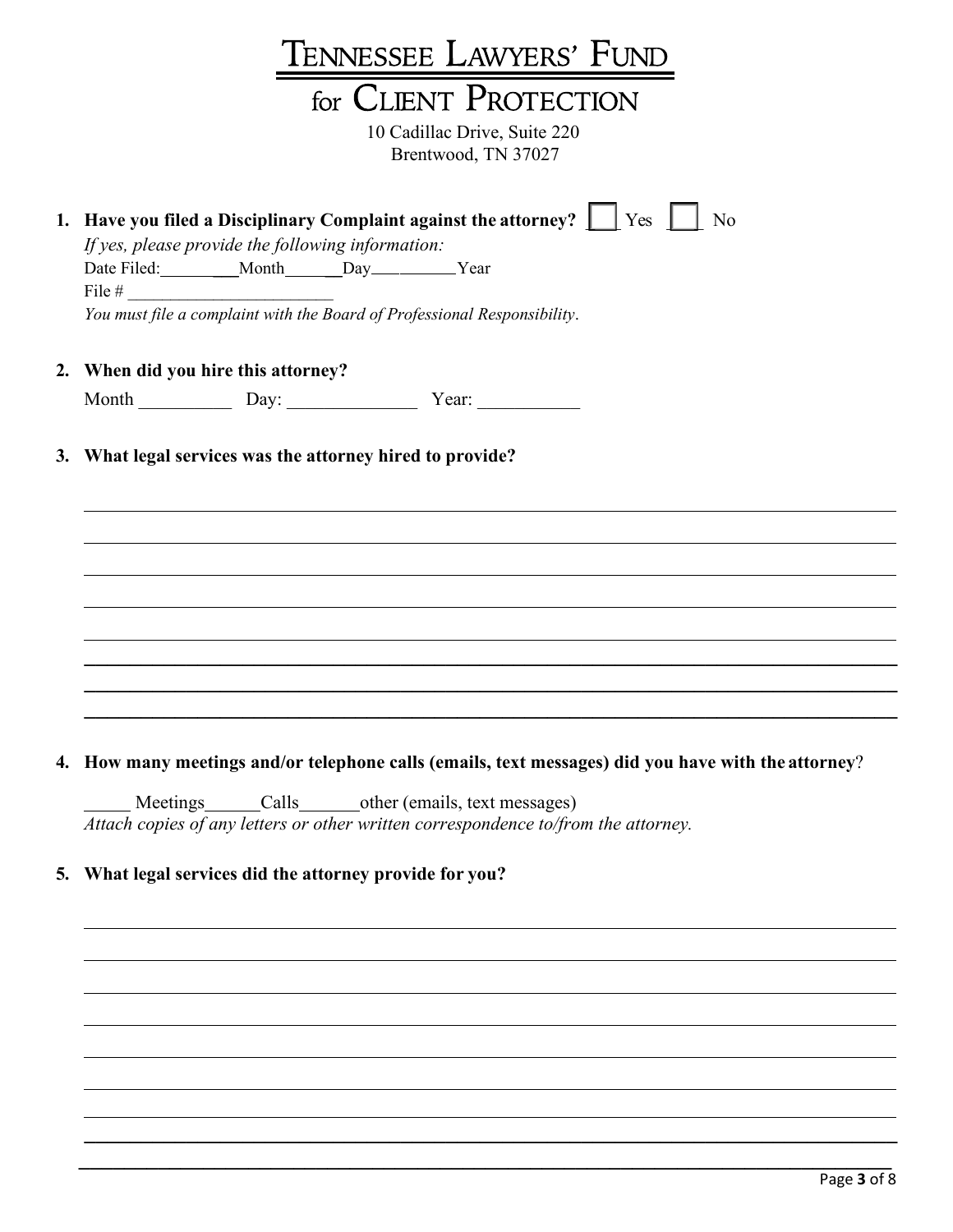| TENNESSEE LAWYERS' FUND                                                                                                                                                                                           |
|-------------------------------------------------------------------------------------------------------------------------------------------------------------------------------------------------------------------|
| for CLIENT PROTECTION                                                                                                                                                                                             |
| 10 Cadillac Drive, Suite 220                                                                                                                                                                                      |
| Brentwood, TN 37027                                                                                                                                                                                               |
|                                                                                                                                                                                                                   |
| 6. How much did you pay the attorney for the services to be provided?                                                                                                                                             |
| \$                                                                                                                                                                                                                |
|                                                                                                                                                                                                                   |
| 7. How was the attorney paid?                                                                                                                                                                                     |
| Cash   Check   Credit Card   Other                                                                                                                                                                                |
| Attach copies of documentation to verify all money received by the attorney, i.e. cancelled checks, credit                                                                                                        |
| card receipts, cash receipts, billing statements, etc.                                                                                                                                                            |
| If you cannot provide this information, please explain why.                                                                                                                                                       |
|                                                                                                                                                                                                                   |
|                                                                                                                                                                                                                   |
|                                                                                                                                                                                                                   |
|                                                                                                                                                                                                                   |
| 8. Did you have a written fee agreement with the attorney? $\Box$ Yes<br>$\log$<br>(If yes, please attach a copy of your fee agreement.)                                                                          |
|                                                                                                                                                                                                                   |
| 9. What is your alleged loss amount? \$                                                                                                                                                                           |
| (If loss amount includes property, please include a description and the value of the property. You must<br>complete this question for your claim to be considered pursuant to Tenn. Sup. Ct. R. 25 $\S 9.02(f)$ . |
|                                                                                                                                                                                                                   |
| 10. How did your attorney's conduct cause the loss?                                                                                                                                                               |
|                                                                                                                                                                                                                   |
|                                                                                                                                                                                                                   |
|                                                                                                                                                                                                                   |
|                                                                                                                                                                                                                   |
|                                                                                                                                                                                                                   |
|                                                                                                                                                                                                                   |
| (You must complete this question for your claim to be considered pursuant to Tenn. Sup. Ct. R. 25 $\S 9.02(g)$ )                                                                                                  |
|                                                                                                                                                                                                                   |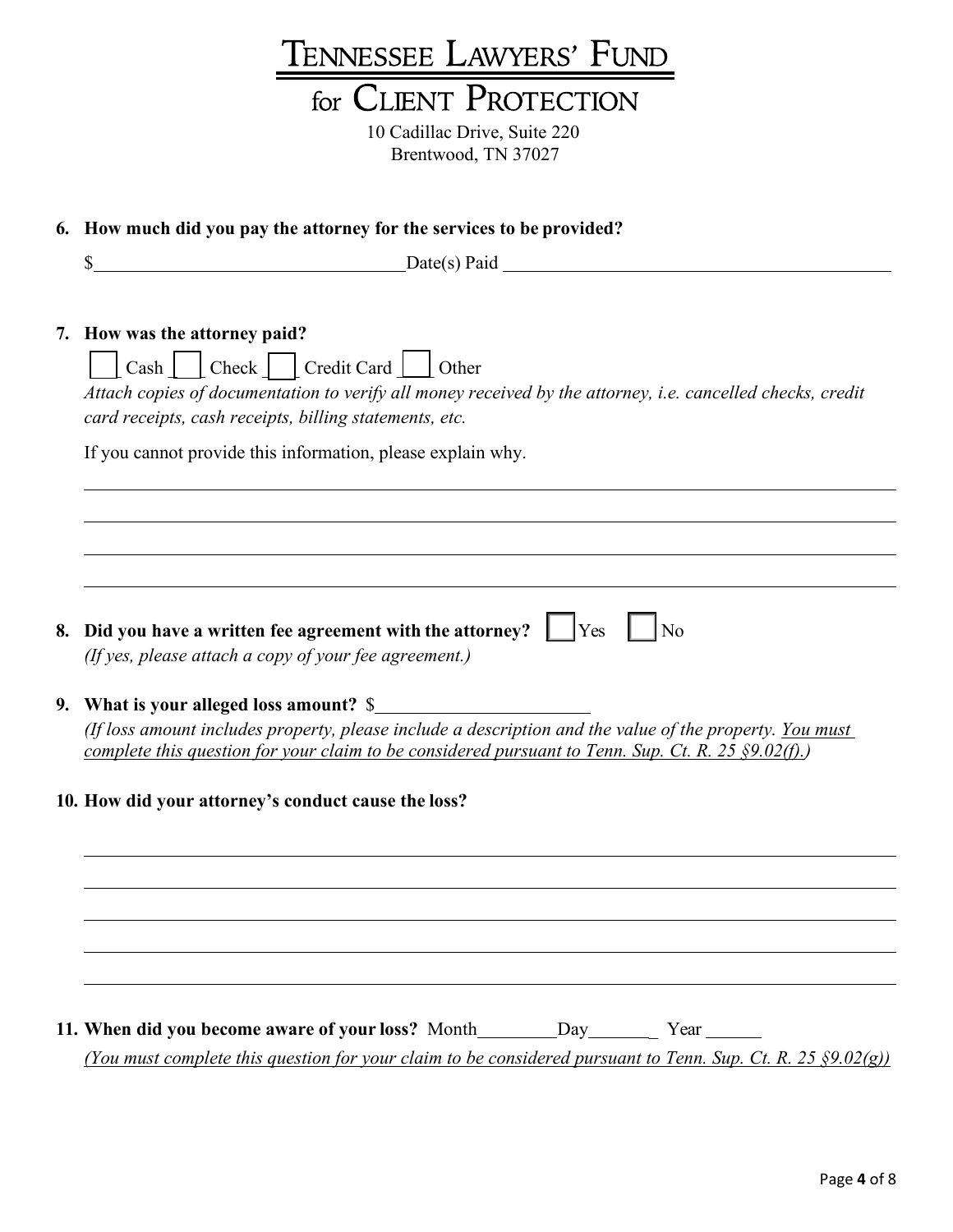## TENNESSEE LAWYERS' FUND

## for CLIENT PROTECTION

10 Cadillac Drive, Suite 220 Brentwood, TN 37027

#### **12. What happened that made you aware of the loss?**

|  | If yes, please provide the new attorney's name and contact information:                                                           | 13. Did you hire, or did the court appoint, a new attorney to representyou? $\Box$ Yes                                                                                                                                         | $\overline{\phantom{a}}$ No |
|--|-----------------------------------------------------------------------------------------------------------------------------------|--------------------------------------------------------------------------------------------------------------------------------------------------------------------------------------------------------------------------------|-----------------------------|
|  |                                                                                                                                   |                                                                                                                                                                                                                                |                             |
|  |                                                                                                                                   | Address: City: City: City: City: City: City: City: City: City: City: City: City: City: City: City: City: City: City: City: City: City: City: City: City: City: City: City: City: City: City: City: City: City: City: City: Cit |                             |
|  |                                                                                                                                   |                                                                                                                                                                                                                                |                             |
|  | 14. What is the current status of your legal matter?<br>(If applicable, please include case numbers and other court information.) |                                                                                                                                                                                                                                |                             |
|  |                                                                                                                                   |                                                                                                                                                                                                                                |                             |
|  | $\vert$ Yes $\vert$ No (If yes, please explain)                                                                                   | 15. Have you taken any action to recover the loss directly from the attorney or any other source?                                                                                                                              |                             |
|  |                                                                                                                                   |                                                                                                                                                                                                                                |                             |
|  | 16. Has any part of the loss been recovered or refunded?     Yes     No                                                           |                                                                                                                                                                                                                                |                             |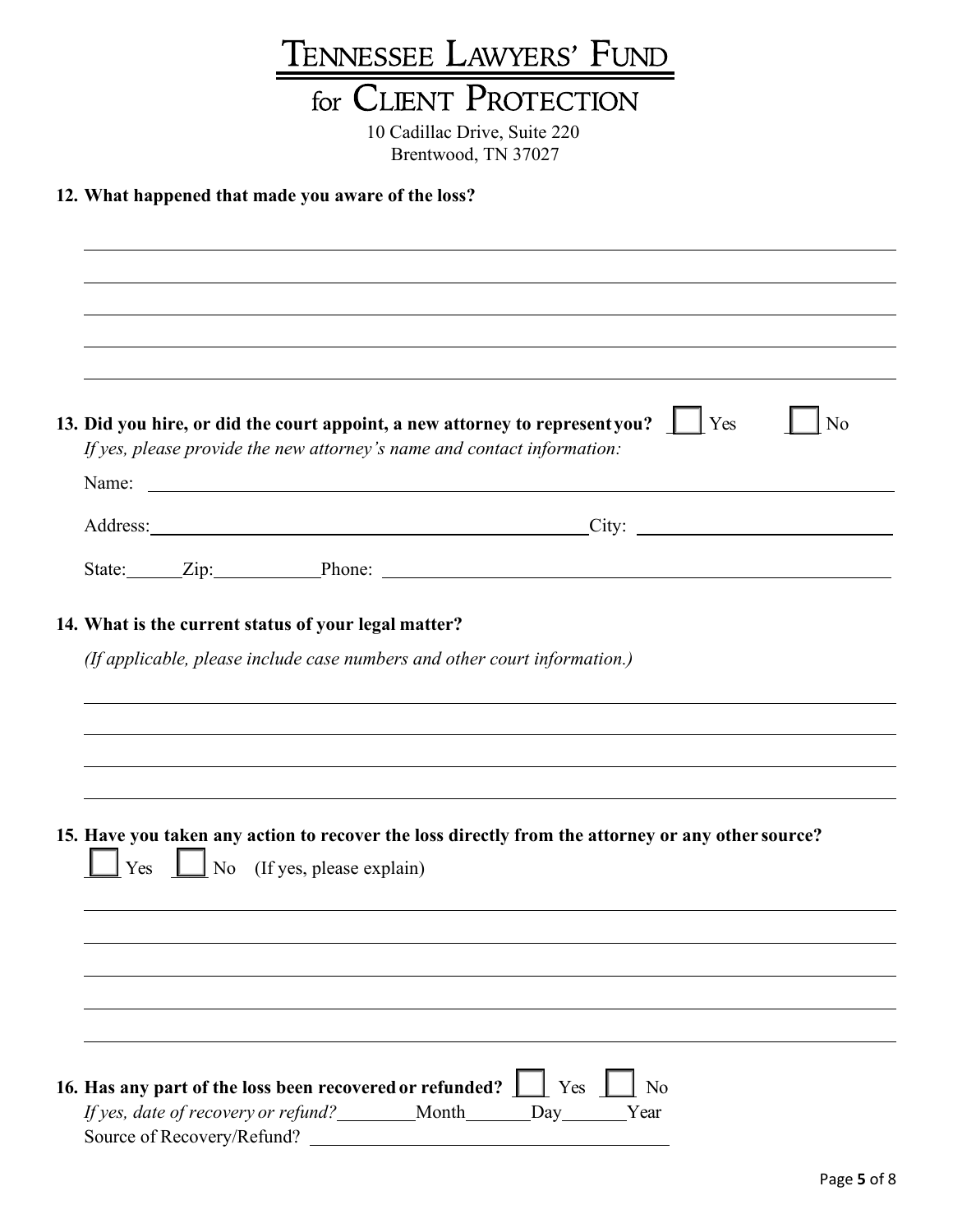|                                                                                                                                                                                                                                     | TENNESSEE LAWYERS' FUND        |                                                                                                 |    |
|-------------------------------------------------------------------------------------------------------------------------------------------------------------------------------------------------------------------------------------|--------------------------------|-------------------------------------------------------------------------------------------------|----|
|                                                                                                                                                                                                                                     | for CLIENT PROTECTION          |                                                                                                 |    |
|                                                                                                                                                                                                                                     | 10 Cadillac Drive, Suite 220   |                                                                                                 |    |
|                                                                                                                                                                                                                                     | Brentwood, TN 37027            |                                                                                                 |    |
| 17. Are you aware if the attorney was covered by any insurance, indemnity or bond? $\Box$ Yes<br>$\Box$ Unknown<br>If yes, provide the following information:                                                                       |                                | Name of Insurer, Surety Company, or Bondsman: ___________________________________               | No |
|                                                                                                                                                                                                                                     |                                |                                                                                                 |    |
| 18. Were you, at the time of the loss, the spouse, child, parent, grandparent or sibling of the attorney, or a<br>Attorney?     Yes     No                                                                                          |                                | partner, associate, employee or employer of the attorney or a business entity controlled by the |    |
| 19. Have you contacted the local prosecutor and/or the local police department? $\Box$ Yes $\Box$ No<br>If yes, please provide the following information:<br><b>Agency Contacted:</b>                                               | Date Contacted: Month Day Year |                                                                                                 |    |
|                                                                                                                                                                                                                                     |                                |                                                                                                 |    |
| 20. Did you file a malpractice lawsuit? $\Box$ Yes $\Box$ No                                                                                                                                                                        |                                |                                                                                                 |    |
| 21. If a lawyer is assisting you with this claim, provide his/her name and contact information:                                                                                                                                     |                                |                                                                                                 |    |
| Name: <u>example</u> and the same of the same of the same of the same of the same of the same of the same of the same of the same of the same of the same of the same of the same of the same of the same of the same of the same o |                                |                                                                                                 |    |
|                                                                                                                                                                                                                                     |                                |                                                                                                 |    |
| City: <u>City:</u> City: City: City: City: City: City: City: City: City: City: City: City: City: City: City: City: City: City: City: City: City: City: City: City: City: City: City: City: City: City: City: City: City: City: City |                                |                                                                                                 |    |
| Phone:                                                                                                                                                                                                                              |                                |                                                                                                 |    |
| 22. How did you learn about the Lawyers' Fund for Client Protection?                                                                                                                                                                |                                |                                                                                                 |    |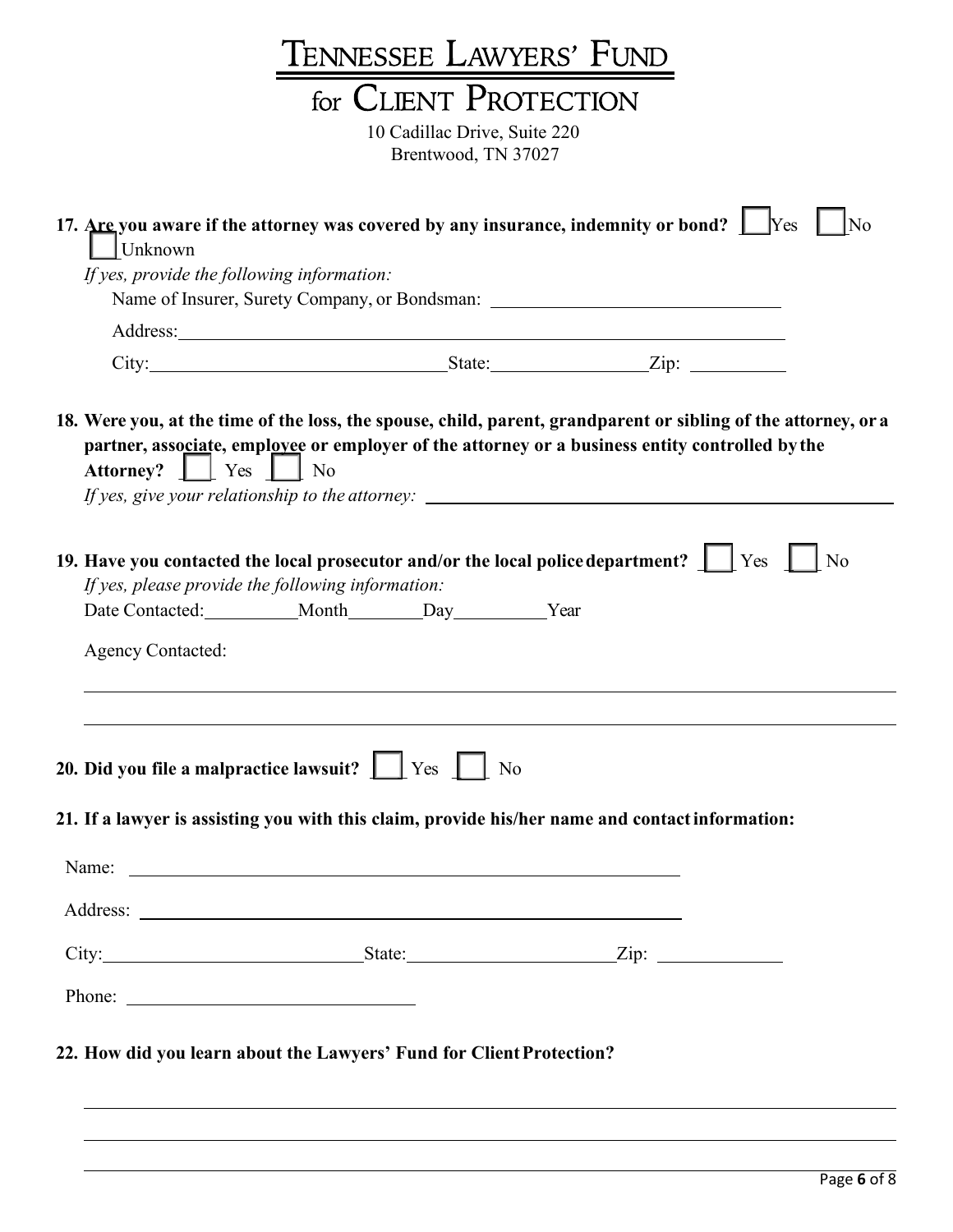## TENNESSEE LAWYERS' FUND for CLIENT PROTECTION 10 Cadillac Drive, Suite 220

Brentwood, TN 37027

#### **Agreement:**

By signing and submitting this Claim Form, I, agree that if the Tennessee Lawyers' Fund for Client Protection pays me for all or any portion of my loss, then the Fund shall have the first right of recovery on any funds collected from the lawyer who caused my loss, or from any other party, to the extent of the Fund's payment to me plus any expenses of recovery. I understand that filing with the Fund does NOT meant that I will be guaranteed any refund. I further agree that a lien shall exist in favor of the Fund for any amounts paid to me and shall attach to any money or other property payable to me from or on behalf of the lawyer who caused my loss. Further, if the Fund pays any portion of my loss, I assign to the Fund all my rights and remedies against the lawyer who caused my loss, his or her estate, or any other person or entity which might be liable for my loss. I promise to cooperate with the Fund in any efforts undertaken to achieve reimbursement of any amounts paid to me. I agree to report to the Fund any voluntary payment for my loss by the lawyer or any other person. I also agree to notify the Fund and send a copy of the complaint if any suit is filed to recover my loss. I also agree to keep the Fund informed of any changes in my address.

#### **True and Complete Information:**

The undersigned, being first duly sworn, I am the applicant in this matter; I have read the foregoing claim for reimbursement and know the contents thereof; and I certify the same is true of my own knowledge.

| Witness | Signature of Claimant         | Date |
|---------|-------------------------------|------|
| Witness | Signature of Second Claimant  | Date |
|         | Notary Public                 |      |
|         | Expiration Date               |      |
|         | For Office Use Only<br>Nature |      |
|         | <b>Status</b>                 |      |